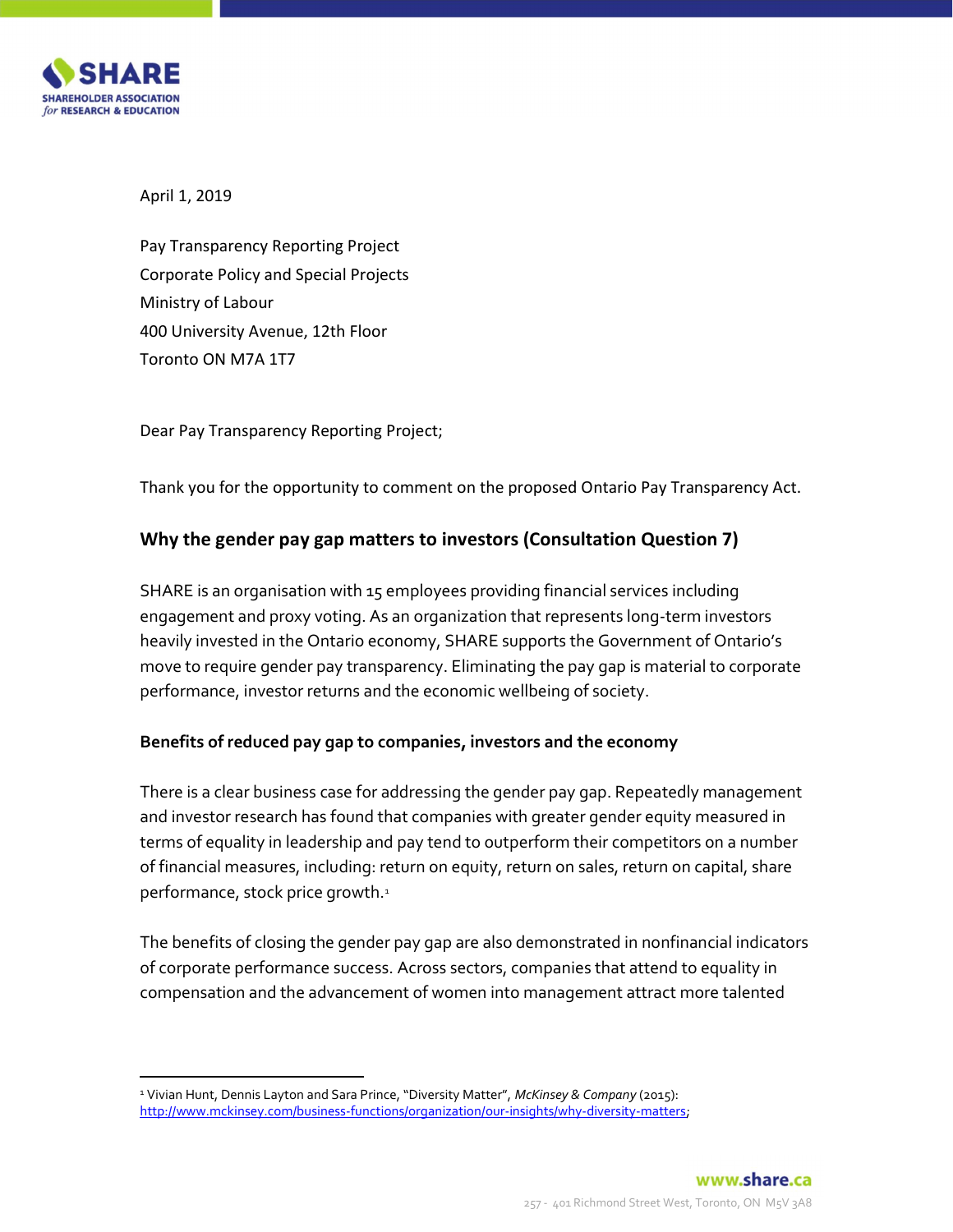

employees of both genders and report better employee engagement, innovation and productivity.<sup>2</sup>

Ensuring Ontario businesses address the gender pay gap will also strengthen the provincial economy as a whole. In Ontario, income lost to wage inequality between women and men with the same education, age and work experience amounts to \$18 billion per year or 2.5% of Ontario's GDP. This lost income means higher social assistance demands and reduced income security, retirement savings and investment rates among women. Closing the gender wage gap would help to address these economic stresses, facilitating increased consumer spending, lowering demand on government services and health care, and diversifying the tax base with benefits to companies, investors, consumers and society.<sup>3</sup>

#### Disclosure as a critical tool

Canadian investors recognize the benefits of pay equality and view pay transparency as a critical tool to achieving it. A survey by the Responsible Investment Association in 2017 found that 92% of investors believe women and men should receive equal pay for equal work and 76% of investors believe companies should be required to disclose how much they pay women compared to men.4 Information of this nature is used by investors to understand how companies are managing talent, compare across companies and industries, inform investment decision-making, provide a platform for investor engagement with companies to support continual improvement in their practices.

Without pay transparency the work of investors is hampered as they are forced to make assessments of companies in the dark or with less reliable third-party information.

Global research demonstrates that companies that have achieved gender equality have better financial results than both companies with low gender equality and the overall market. For example, in two separate studies Credit Suisse found that around the world return on equity and dividend pay outs is generally higher at companies with 25% or more

 2 Ontario Ministry of Labour, "Closing the Gender Wage Gap: A Background Paper", (2015): https://www.labour.gov.on.ca/english/about/pdf/gwg\_background.pdf.

<sup>&</sup>lt;sup>3</sup> Nancy Austin et al, "Final report and recommendations of the Gender Wage Gap Steering Committee" Ontario Ministry of Labour (2016): https://www.ontario.ca/page/final-report-and-recommendations-gender-wage-gapstrategy-steering-committee.; Canadian Women's Foundation "The Gender Wage Gap in Canada" (2016) : http://www.canadianwomen.org/sites/canadianwomen.org/files//Fact%20Sheet%20- %20GENDER%20WAGE%20GAP%20-%20August%2013%202015\_1.pdf.

<sup>4</sup> Responsible Investment Association, "2017 RIA Investor Opinion Survey, In Focus: Gender Diversity", (2017). https://www.riacanada.ca/content/uploads/2018/11/2017-RIA-Investor-Opinion-Survey-WEB.pdf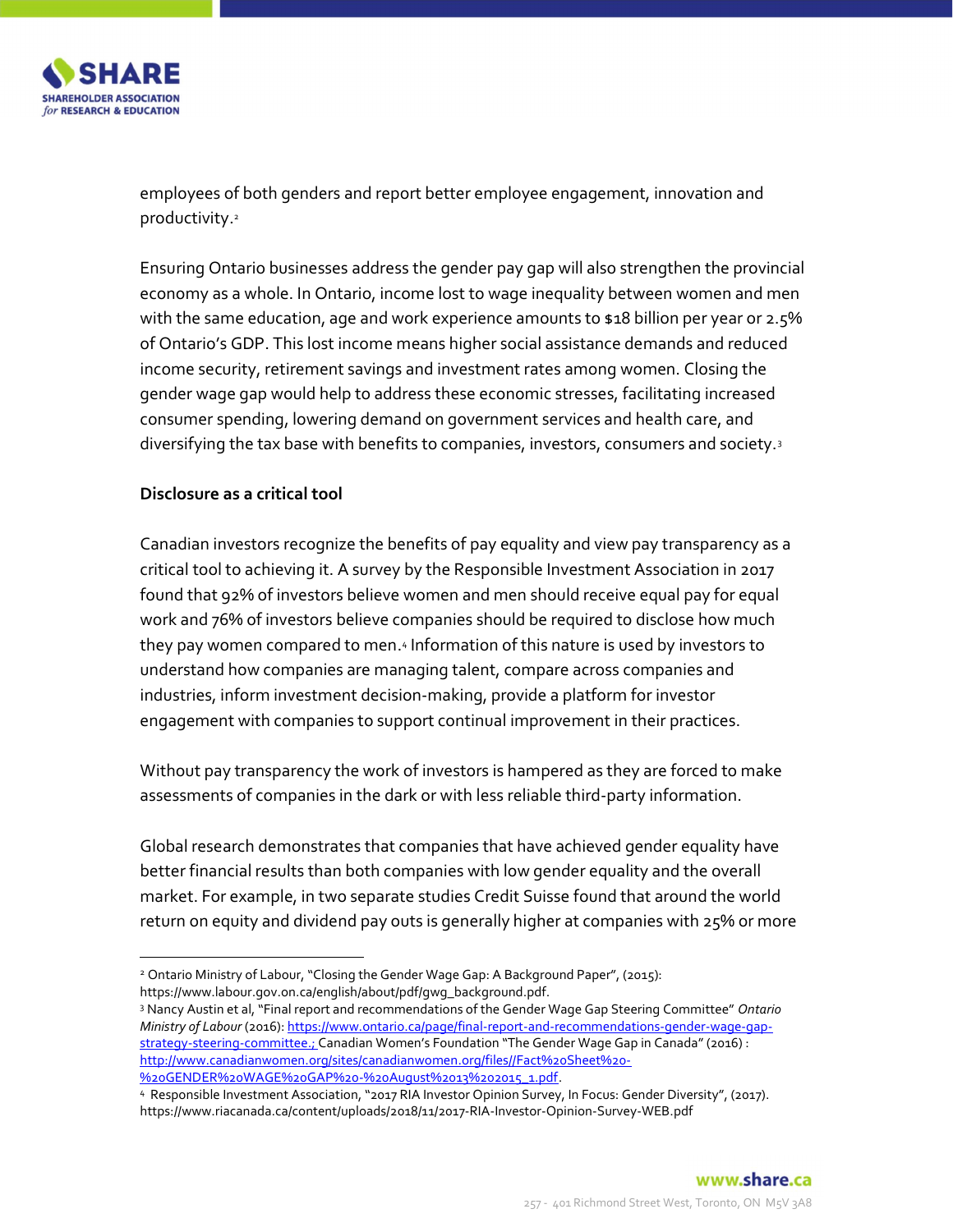

women in senior management positions, and that the returns are greater the closer a company is to gender parity in leadership.s Similarly looking at both managerial and nonmanagerial positions, RobecoSAM found similar results. It tracked portfolios of low and high gender equality companies based on gender-based employment, retention and pay ratios. Over ten years the high gender equality portfolio outperformed the low gender equality portfolio by 11%.<sup>6</sup>

#### Some Ontario companies are already disclosing (Consultation Questions 4-5)

In 2017, on behalf of an asset manager, we conducted a study of the gender pay disclosure of 70 publicly-listed Canadian companies of varying sizes. We found that 25% of the companies already disclosed gender pay gap data. Several others disclosed information on how they are addressing the issue internally, but did not provide figures. Since that time we have identified Canadian companies disclosing gender pay gap information each year. This is in part a result of the inclusion of gender pay gap analysis as a recommended disclosure in the Global Reporting Initiative, a sustainability reporting standard widely used by Canadian companies. Regulation to regularize and standardize this disclosure through provincial regulation would increase quality and comparability across companies.

# Recommendations for regime design (Consultation Question 1 and 2)

SHARE recommends that the Government look to other jurisdictions that have already implemented gender pay gap reporting for experience in designing effective and reasonable regulations.

Both the UK and France have required that companies disclose publicly figures relating to their gender pay gap. Under the UK's Equality Act 2010 (Gender Pay Gap Information) Regulations 2017, companies over 250 employees must provide the mean hourly gender pay gap, the median hourly gender pay gap, the mean bonus gender pay gap, the median bonus gender pay gap, the proportion of men and women in the organization receiving a bonus payment, and the proportion of men and women in each pay quartile. These figures

<sup>5</sup> Julia Dawson, Richard Kersley and Stefano Natella, "The CS Gender 3000: The Reward for Change", Credit Suisse (2016): http://publications.credit-suisse.com/tasks/render/file/index.cfm?fileid=5A7755E1-EFDD-1973- A0B5C54AFF3FB0AE

<sup>&</sup>lt;sup>6</sup> RobecoSAM, "Does corporate gender equality lead to outperformance", (2015):

http://www.robecosam.com/images/Does\_corporate\_gender\_equality\_lead\_to\_outperformance.pdf.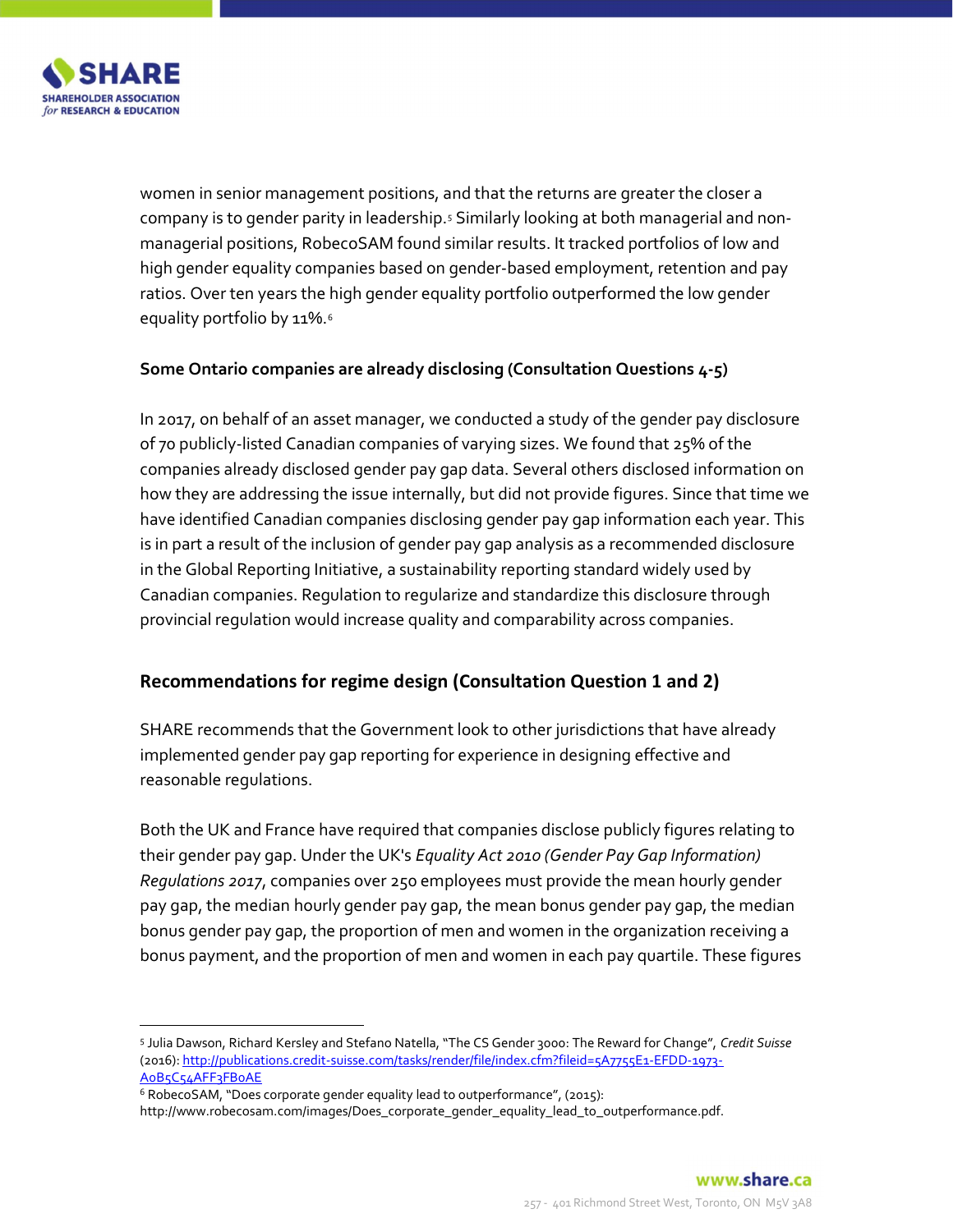

 $\overline{a}$ 

are to be made publicly available in a public report on their websites and on a Government's website.

In 2018, the French Government introduced the Law n° 2018-771 of September 5, 2018, pour la liberté de choisir son avenir professionnel to consolidate the current legal framework addressing gender equality in the workplace. Under the French regulation, companies are required to disclose a gender equality index on their websites. The index is calculated as the sum of five indicators based on the pay gap, the salary increases, promotion rates, postmaternity leave raises, and highest compensation based on gender. Companies must disclose the global index on their website and report figures on each indicator to their employees internally.

Although France and the UK implemented different mechanisms to enhance corporate transparency on gender pay gap, both instruments aim at stimulating companies' efforts to close the gap. The French and the UK's experiences provide lessons from which Ontario can benefit.

### Well-designed pay gap disclosure works

Provided all aspects of compensation are included, disclosure of gender pay gaps has been proven to improve female to male wage growth gaps and to increase the number of women hired and promoted<sup>7</sup>.

# Reporting should be transparent and accessible

The French law has been criticized for lack of transparency<sup>8</sup>, since only the global index, not results of specific indicators like gender pay gap are available to the public, including investors. Disclosure of sub-indicators would allow stakeholders, including investors to understand companies' efforts to tackle specific issues such as policies to reduce the gender pay gap. <sup>9</sup> This concern is remedied in the UK case where the Ministry for women and equalities has a publicly-accessible, online database of company disclosures. Disclosure through a centralised governmental website would allow enlightened stakeholders to research a company's performances and to compare them with others.

<sup>7</sup> Bennedsen, Morten and Simintzi, Elena and Tsoutsoura, Margarita and Wolfenzon, Daniel, Do Firms Respond to Gender Pay Gap Transparency? (January 2019). NBER Working Paper No. w25435.

<sup>&</sup>lt;sup>8</sup> CGT. (March 1, 2019) Index égalité salariale : l'opacité organisée ! Press Release.

<sup>9</sup> France Inter. (March 4, 2019). Aidez-nous à trouver l'index de l'égalité femmes/hommes de votre entreprise.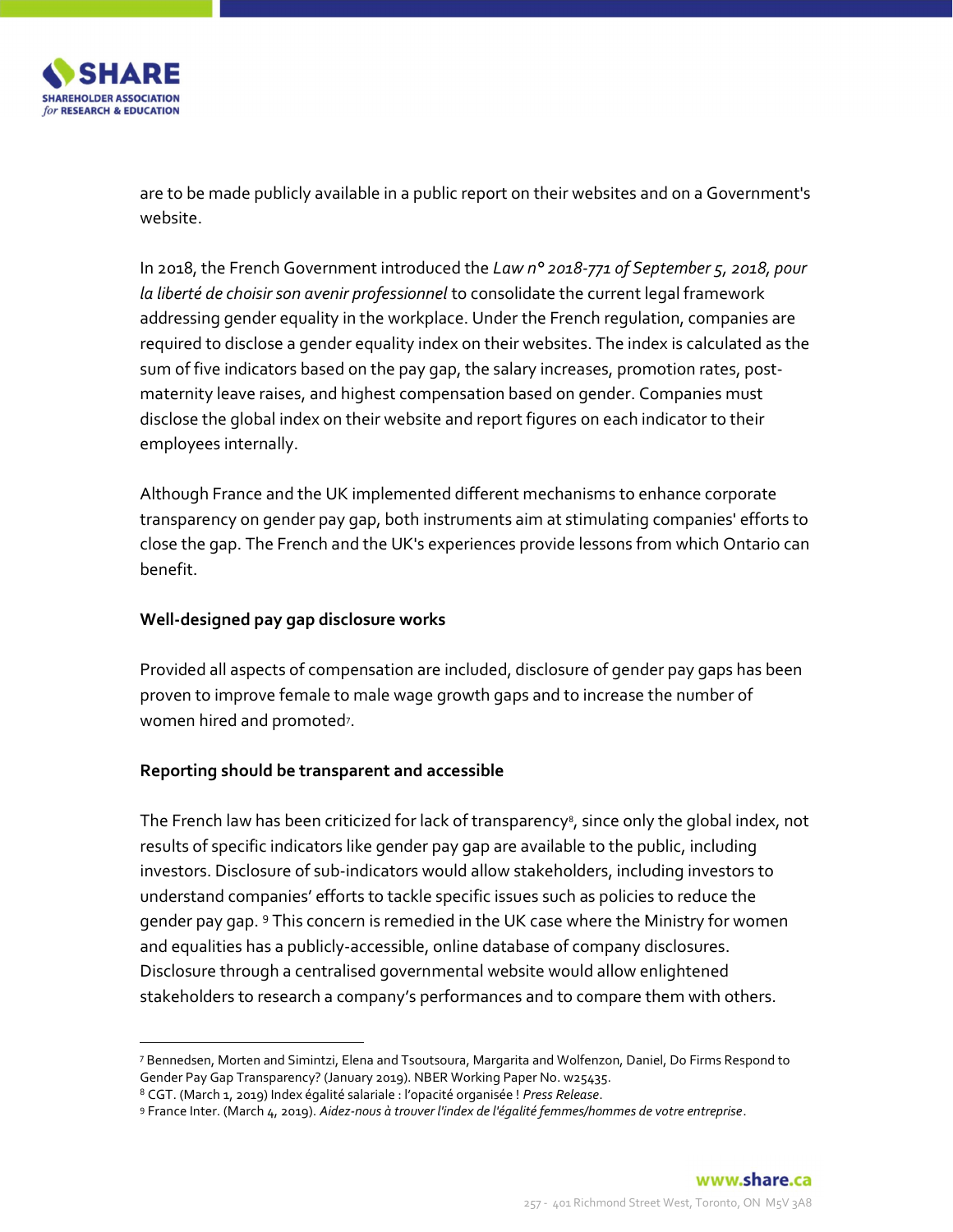

However, such a system, if not supplemented by a specific disclosure on the companies' website would generate a risk to externalising the issue and thus, to weaken corporate accountability. Company website disclosure supports stakeholders, including shareholders, and may systematise the consideration of gender pay gap figures and action plan as part of a company's corporate responsibility.

#### Effective regulation comes with strong enforcement

In the UK, the lack of sanctions, in instances where a company fails to comply with the law in terms of disclosure and accuracy of information, has been raised as a shortcoming<sup>10</sup>. Shadow secretary for women and equalities, Dawn Butler, has said: "Gender pay gap reporting was meant to provide transparency, but the fact that companies have given inaccurate data and faced no sanctions makes a mockery of the whole system"<sup>11</sup>. A key components of strong regulatory enforcement is an efficient mechanism for inspections to detect non-compliance and issue penalties as a deterrent.

#### Indicators must be relevant

 $\overline{a}$ 

To be useful for investor analysis of company success in human capital management, disclosed indicators must be comprehensive and include the following features:

- Address part-time work: Part-time employment affects mostly women and is a factor in widening gaps in wage progression<sup>12</sup>. Given this dynamic, the indicators must attend to the difference between gender pay gaps for full-time positions and part-time positions.
- Comparable by job category: Although the average hourly wage indicator is useful to measure pay equality because of its simple calculation, it doesn't provide full transparency on pay inequalities<sup>13</sup>. Therefore, the indicators should allow investors to know the pay difference at the same pay grade, doing the same job, with the same working pattern.
- Inclusion of discretionary pay: Indicators should take into account the fact that inequality in overtime pay, bonuses and promotions exacerbate the gender pay

<sup>&</sup>lt;sup>10</sup> Trade Union Congress. (March 8, 2018). Gender pay gap means women work for free for more than two months of the year, says the TUC.

<sup>&</sup>lt;sup>11</sup> Caelainn Barr and Frances Perraudin. (February 23, 2019). Lack of sanctions 'makes a mockery' of gender pay gap reports. The Guardian.

<sup>12</sup> Institute for Fiscal Studies. (2018) Wage progression and the gender wage gap: the causal impact of hours of work. IFS Briefing note BN223.

<sup>13</sup> Jana Javornik. (August 16, 2018). Four big lessons from the UK's new gender pay gap reporting rules and what's next for equality. The Conversation.